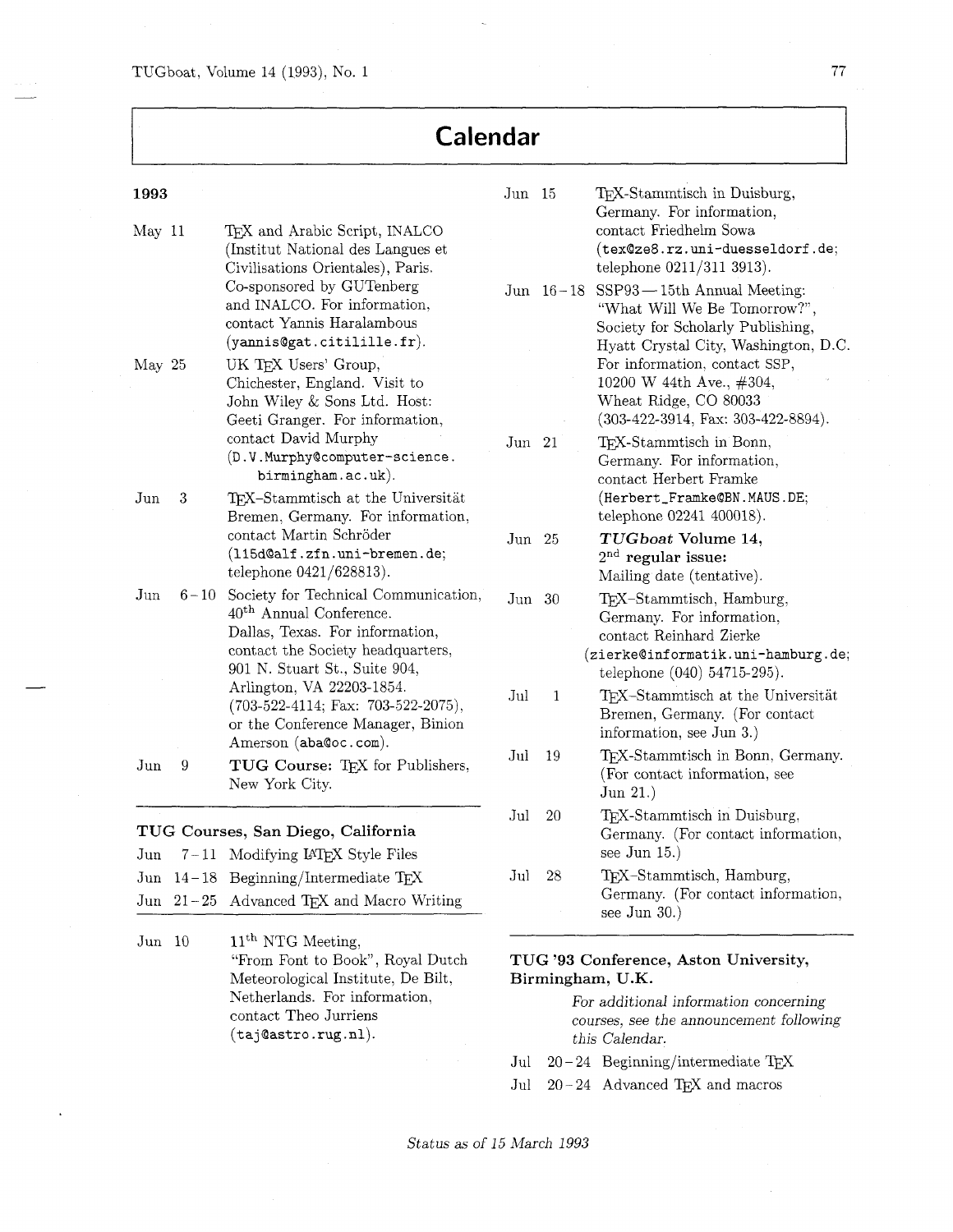| Jul         |                               | $21 - 23$ METAFONT - logos                                                                                            |
|-------------|-------------------------------|-----------------------------------------------------------------------------------------------------------------------|
| Jul         |                               | $22 - 23$ Book Design in TEX                                                                                          |
| Jul         | $22 - 23$                     | Beyond Computer Modern — using<br>other fonts in TEX                                                                  |
| Jul         |                               | $22 - 23$ TFX and PostScript                                                                                          |
| Jul         | $24 - 25$                     | Doing more with LAT <sub>E</sub> X 2.09                                                                               |
| Jul         | $26 - 30$                     | <b>TUG Annual Meeting:</b><br>"World Wide Window on TEX".                                                             |
|             |                               | For information, contact<br>tug93-enquiries@vax.rhbnc.ac.uk<br>or the TUG office.                                     |
| Jul         | - 31                          | Using the TEX family for setting<br>maths                                                                             |
| Jul         | $31 -$<br>Aug $1$             | IATEX 2.09 Style files                                                                                                |
|             | $\mathrm{Jul}$ $31-$<br>Aug 3 | Intensive IATEX                                                                                                       |
|             | Aug $2-4$                     | More $T_{E}X$ — output routines                                                                                       |
|             | Aug $2-5$                     | Intensive IATFX                                                                                                       |
|             | Aug $2-6$                     | METAFONT - fonts                                                                                                      |
| Aug         | - 5                           | T <sub>F</sub> X-Stammtisch at the Universität<br>Bremen, Germany. (For contact<br>information, see Jun 3.)           |
| Aug         | 16                            | TEX-Stammtisch in Bonn, Germany.<br>(For contact information, see<br>Jun 21.)                                         |
| Aug $17$    |                               | TUGboat Volume 14,<br>$3^{\text{rd}}$ regular issue:<br>Deadline for receipt of technical<br>manuscripts (tentative). |
|             |                               | Aug 23-27 TUG Course: Intensive IATEX,<br>Ottawa, Canada                                                              |
| Aug 25      |                               | TEX-Stammtisch, Hamburg,<br>Germany. (For contact information,<br>see Jun $30.$ )                                     |
| Sep         | 2                             | T <sub>F</sub> X-Stammtisch at the Universität<br>Bremen, Germany. (For contact<br>information, see Jun 3.)           |
| Sep         | 14                            | TUGboat Volume 14,<br>$3^{\text{rd}}$ regular issue:<br>Deadline for receipt of news items,<br>reports (tentative).   |
| Sep         | 20                            | TEX-Stammtisch in Bonn, Germany.<br>(For contact information, see<br>Jun 21.)                                         |
| ${\rm Sep}$ | 21                            | TEX-Stammtisch in Duisburg,<br>Germany. (For contact information,<br>see Jun $15.$ )                                  |

- Sep 23-24 TUG Course: Book and Document Design with TEX, Boston, Massachusetts
- Sep 29 TEX-Stammtisch, Hamburg, Germany. (For contact information, see Jun 30.)
- Oct 7 TEX-Stammtisch at the Universität Bremen, Germany. (For contact information, see Jun 3.)
- Oct 18-22 TUG Course: Beginning/Intermediate TEX Santa Barbara, California
- Oct 18 TEX-Stammtisch in Bonn, Germany. (For contact information, see Jun 21.)
- Oct 19 TEX-Stammtisch in Duisburg, Germany. (For contact information, see Jun 15.)
- Oct 27 TEX-Stammtisch, Hamburg, Germany. (For contact information, see Jun 30.)

## TUG Courses, Santa Barbara, California

| Oct                          |           | $25-29$ Intensive IATFX                                                                                                                               |
|------------------------------|-----------|-------------------------------------------------------------------------------------------------------------------------------------------------------|
|                              |           | Nov $1-5$ Advanced T <sub>E</sub> X and Macro Writing                                                                                                 |
|                              | Nov $8-9$ | Practical SGML and TEX                                                                                                                                |
| Nov                          | 4         | TFX-Stammtisch at the Universität<br>Bremen, Germany. (For contact<br>information, see Jun 3.)                                                        |
| $\mathrm{Nov} \phantom{0}10$ |           | TUG Course: SGML and TEX for<br>Publishers, New York City                                                                                             |
| Nov 12                       |           | TUG Course: TEX for Publishers,<br>Washington, DC                                                                                                     |
| Nov 15                       |           | TFX-Stammtisch in Bonn, Germany.<br>(For contact information, see<br>Jun 21.)                                                                         |
| Nov 16                       |           | T <sub>E</sub> X-Stammtisch in Duisburg,<br>Germany. (For contact information,<br>see Jun $15.$ )                                                     |
| Nov 18                       |           | $12th$ NTG Meeting,<br>" $(IA)$ TEX user environment",<br>Oce, Den Bosch, Netherlands.<br>For information, contact<br>Gerard van Nes (vannes@ecn.nl). |
| Nov 23                       |           | $\boldsymbol{T}\boldsymbol{U}\boldsymbol{G}$ boat Volume 14,<br>$3rd$ regular issue:<br>Mailing date (tentative).                                     |

 $78\,$ 

 $\overline{J}$